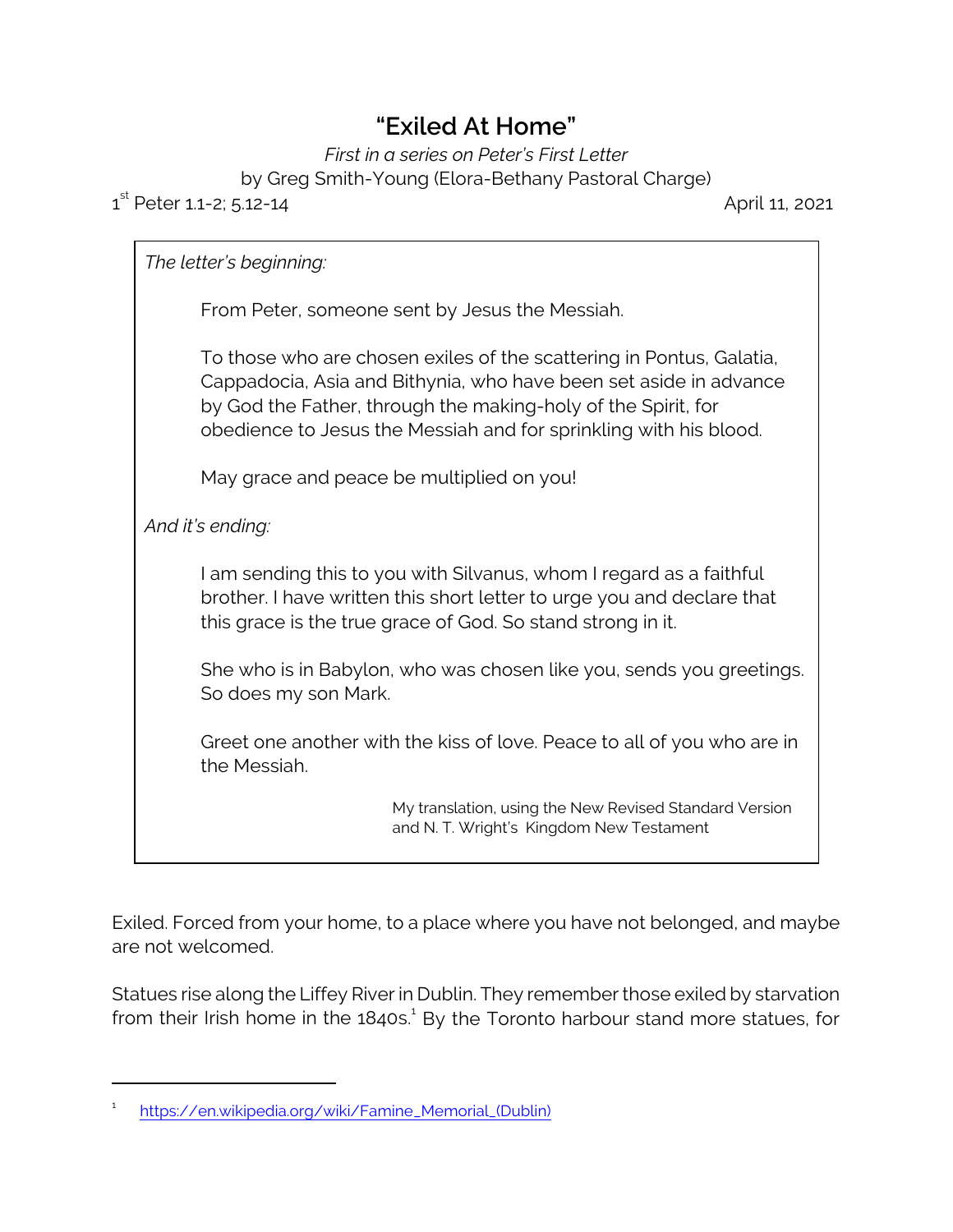those Irish who scattered to Canada.<sup>2</sup> But here, bigotry often left them unwelcomed.

This is the Al Housarya family, whom we've welcomed and supported over the past 5 years. They are doing well. Still, this is their exile-home. They never wanted to leave Syria. Like so many, war and murder exiled and scattered them.

W. E. B. Du Bois had been born free. So were his parents. They'd lived in their country for generations. But his people had been kidnapped, enslaved, and continued to be brutalized. In his book The Souls of Black Folk, Du Bois talked about being "*an outcast and stranger in [his] own house."<sup>3</sup> Even where he'd always been, racism had exiled and* scattered him.

Beginning some seven centuries before Jesus, God's people Israel were scattered in waves to places like Syria, Iran, Iraq, Egypt, Greece, Italy, and further.<sup>4</sup> Also, what is now Turkey.

First Peter, this letter we're beginning to read today, was for people there. They were scattered exiles . . . although that's a strange thing to call them.

II

The people there were mixtures of Greeks, Latins and locals. Also, Jews. And a new sort. Folks called them *Christianoi*, "belong to the Christ."<sup>5</sup>

Some *Christianoi* were Jews who believed that Jesus of Nazareth is their Messiah. At the time, the Jesus-movement was part of the diversity within Judaism. There wasn't a clear division between Jews and Christians, not yet.

However, many of these *Christianoi* — Christians — were not Jewish. They had always belonged in these villages, cities, and countrysides. They had faithfully worshipped the many gods of Greece, Rome and their own local deities. But now they were belonging to this Jesus-Messiah too. Yet they were not becoming Jews.<sup>6</sup>

<sup>2</sup> [https://en.wikipedia.org/wiki/Ireland\\_Park](https://en.wikipedia.org/wiki/Ireland_Park)

<sup>3</sup> The Souls of Black Folk was published in 1903. Quoted in Dennis R. Edwards, 1 Peter, The Story of God Bible Commentary (Grand Rapids MI: Zondervan, 2017), 33.

<sup>4</sup> I've given the modern states that correspond to the Jewish diaspora after the  $8^{th}$  century C. E.

<sup>5</sup> <https://www.blogos.org/exploringtheword/GG-Christian.php>

<sup>6</sup> The key decisions by the early church's leadership regarding non-Jewish followers of Jesus are recorded in Acts 15. For the ethnic make-up of the recipients of Peter's letter, see N. T. Wright and Michael F. Bird, "Petrine Letters: 1 & 2 Peter" in The New Testament in Its World: An introduction to the history, literature, and theology of the first Christians (London, UK: Society for Promoting Christian Knowledge, 2019), 760ff.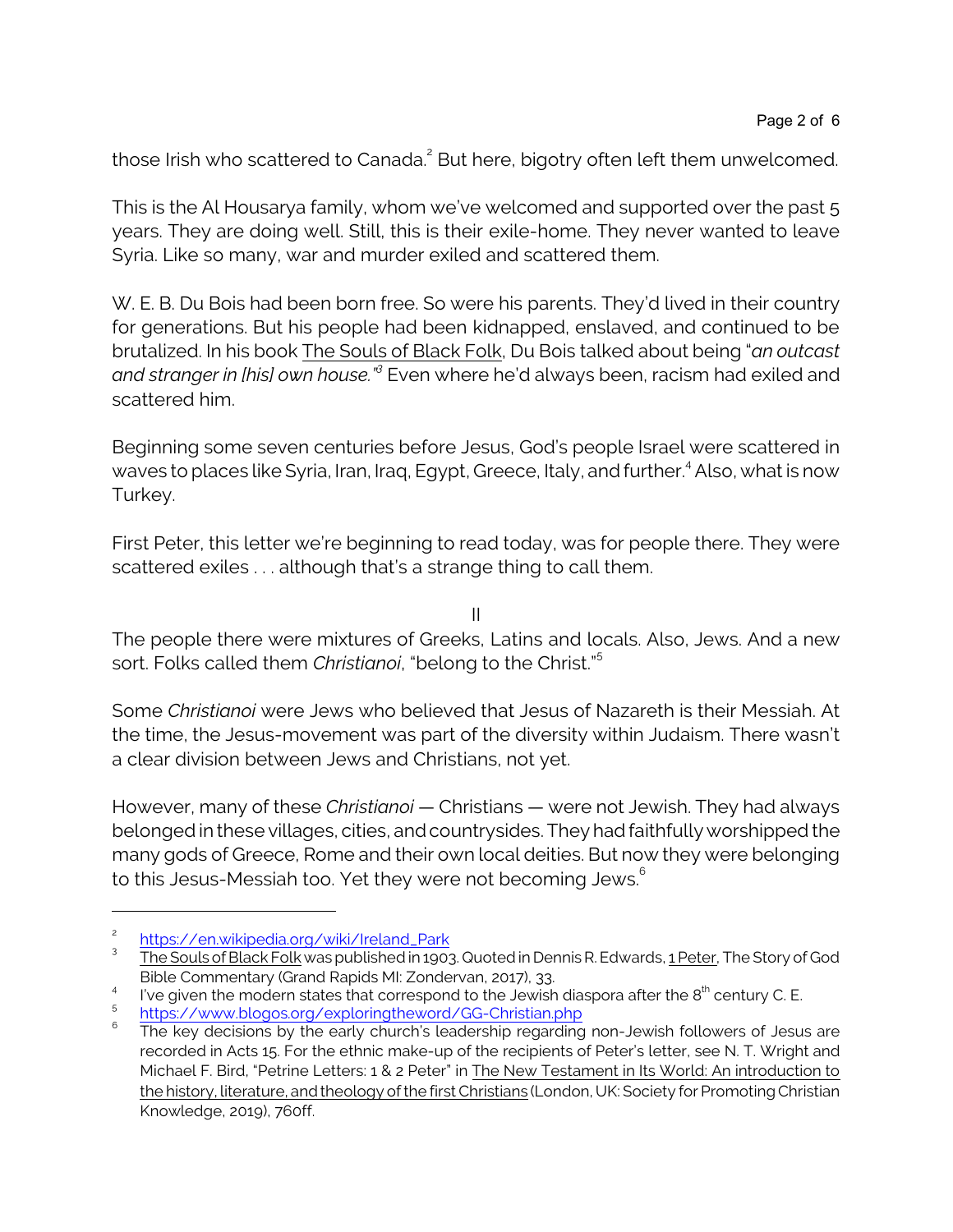Folks weren't sure what to make of these *Christianoi*.

But they are getting worried.

*These* Christianoi *have stopped making offerings to the gods. Yes, the gods who protect and givesuccess to our community, our livelihoods, our families. They are not sacrificing to the emperor either.* 

III

We need to understand that your religion was not your private concern. The health and cohesiveness of everything, from your family household to the whole empire, depended on everyone taking part. These *Christianoi* were refusing.

*There's more. When they gather, all sorts of people are mixing together, unnaturally. Men and women. (Some women are leading them!) Slaves and citizens. (Some masters are giving up their slaves!) The balanced, layered strata of society are being fractured by these* Christianoi*.*

*And their Jesus . . . they call him* the *King! [That's what* messiah *and* christ *mean.] That's treason against the emperor.*

*They are worshipping Jesus as their god, along with the Jewish god and another they called "Holy Spirit." Then they say this is all one God. And the only God! So what about ours?*

*Wasn't their Jesus executed? Crucified, like a slave! For sedition!But they say he resurrected from the dead. Have you seen him? It's all nonsense, and dangerous.*

That's what their neighbours, their colleagues, their closest kin are thinking. There is no formal persecution, not yet. Suspicion. Tension. Rumour. Insult. Ostracism. Exclusion. Their businesses are boycotted. Their fathers and husbands are throwing them out. Their friends are turning their backs.<sup>7</sup>

<sup>7</sup> See Edwards, 20f. Douglas Harink writes, "Peter's readers also know suffering and grief, born of their alienation from the wider socieity because of their trust in God's electing grace and their loyalty to Jesus Christ. Their being formed as God's people in Christ brings about a loss of social and political standing in their cities and villages because they have separated themselves from practices that honor the false 'gods and lords' that ruled those cities, villages, lands, and the empire itself. 'You shall have no other gods before me.' 1 & 2 Peter, Brazos Theological Commentary on the Bible (Grand Rapids MI: Brazos, 2009).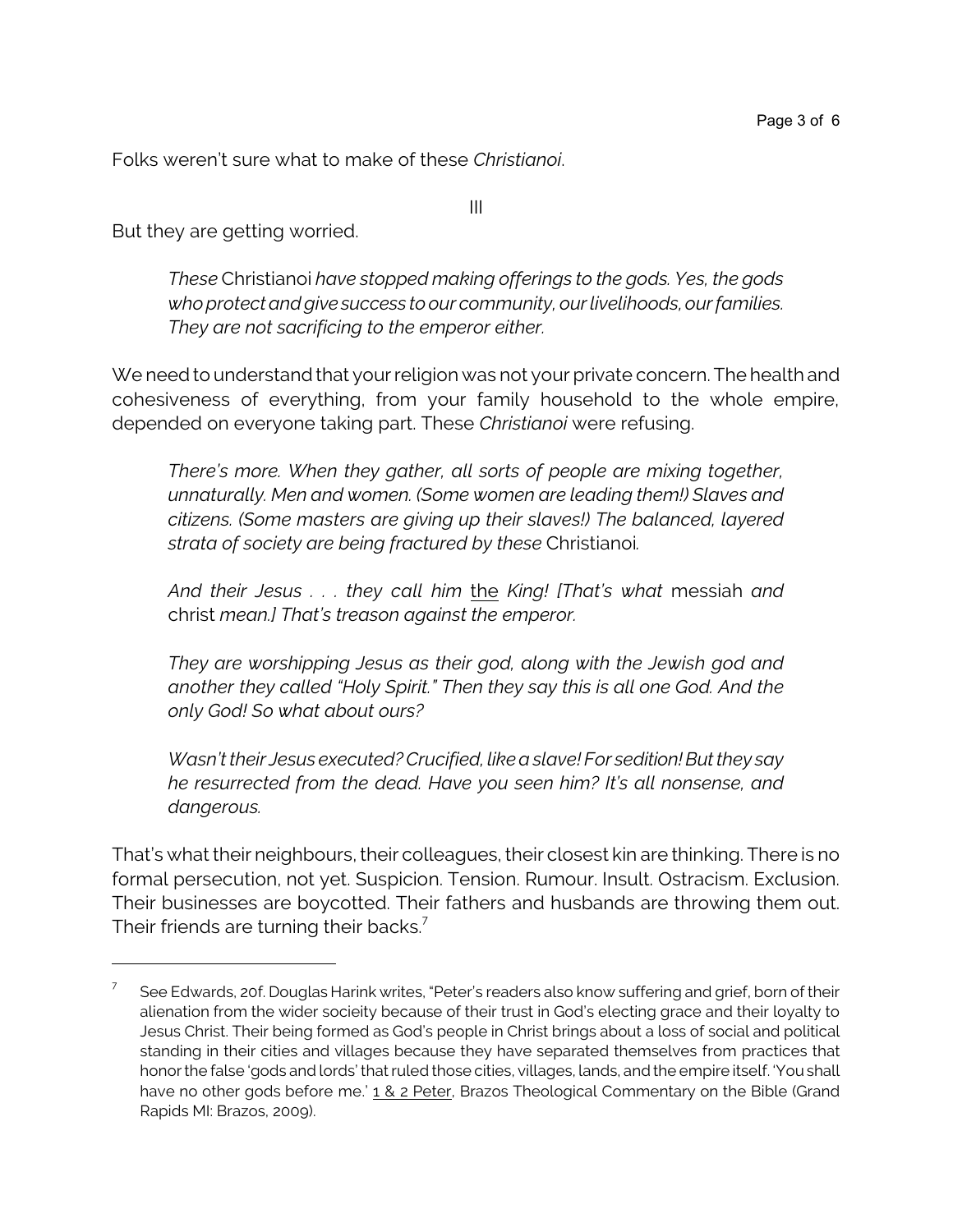IV

So Peter writes to them. (I'll say more about Peter next week.) He gives three key words to help them make sense of what's going on. These words might be about us too. These Jesus-Followers are *Chosen.* They are *Exiled*. They are *Scattered*.

*Scattered*. The Greek word here is *diaspora*. It literally means "scattered." Diaspora people live away from home, with a strong sense of where they came from. They are seeds blown on the winds, but their souls are still rooted with the tree that grew them.

Here's the thing, though. These people Peter is writing to, most of them have never gone anywhere. They are still living where they've always been. Yet they have become scattered from home.

*Exiled.* Exile wasn't simply a physical displacement. You were cut off from belonging, from identity, from protection, from sustenance.

These people Peter is writing to have not been physically displaced. Yet they are experiencing all the disconnection, and vulnerability, and suffering of exile.<sup>8</sup>

Here's the kicker! *Scattered* and *exiled* . . . Peter thinks this is good!

 $\vee$ 

It is hard for us to get our heads into this. For many of our siblings in Jesus around the world, where they are a minority or even persecuted, it rings true. But in our society, church people called the shots and ran the show for centuries. We still have it very good. We don't feel exiled or scattered.

We United Church types? Back in the early days around Elora, those Methodists from whom we descend were weird.<sup>9</sup> Our worship was peculiar, chaotic, and emotional. Our clergy were not respectable.<sup>10</sup> We were not well-off; many were poor. We knew who God was calling us to serve and be.

<sup>8</sup> "They have been made strangers in their own cultural, social, and political contexts and are unable to control the vents under which they suffer." Harink, 33.

<sup>9</sup> Stephen Thorning, "Thorning Revisited: The Methodist Church in Early Elora," The Wellington Advertiser (February 17, 2021). This is a revised version of an article Thorning wrote in 1996; he passed away in 2015. [www.wellingtonadvertiser.com/the-methodist-church-in-early-elora](https://www.wellingtonadvertiser.com/the-methodist-church-in-early-elora/)

<sup>10</sup> In 19, 1992, <u>In Annalis, and the Canada</u>, only Anglican and later Presbyterian clergy were legally recognized and entitled to officiate at weddings and other legal ceremonies. Only those denominations had the support of the state.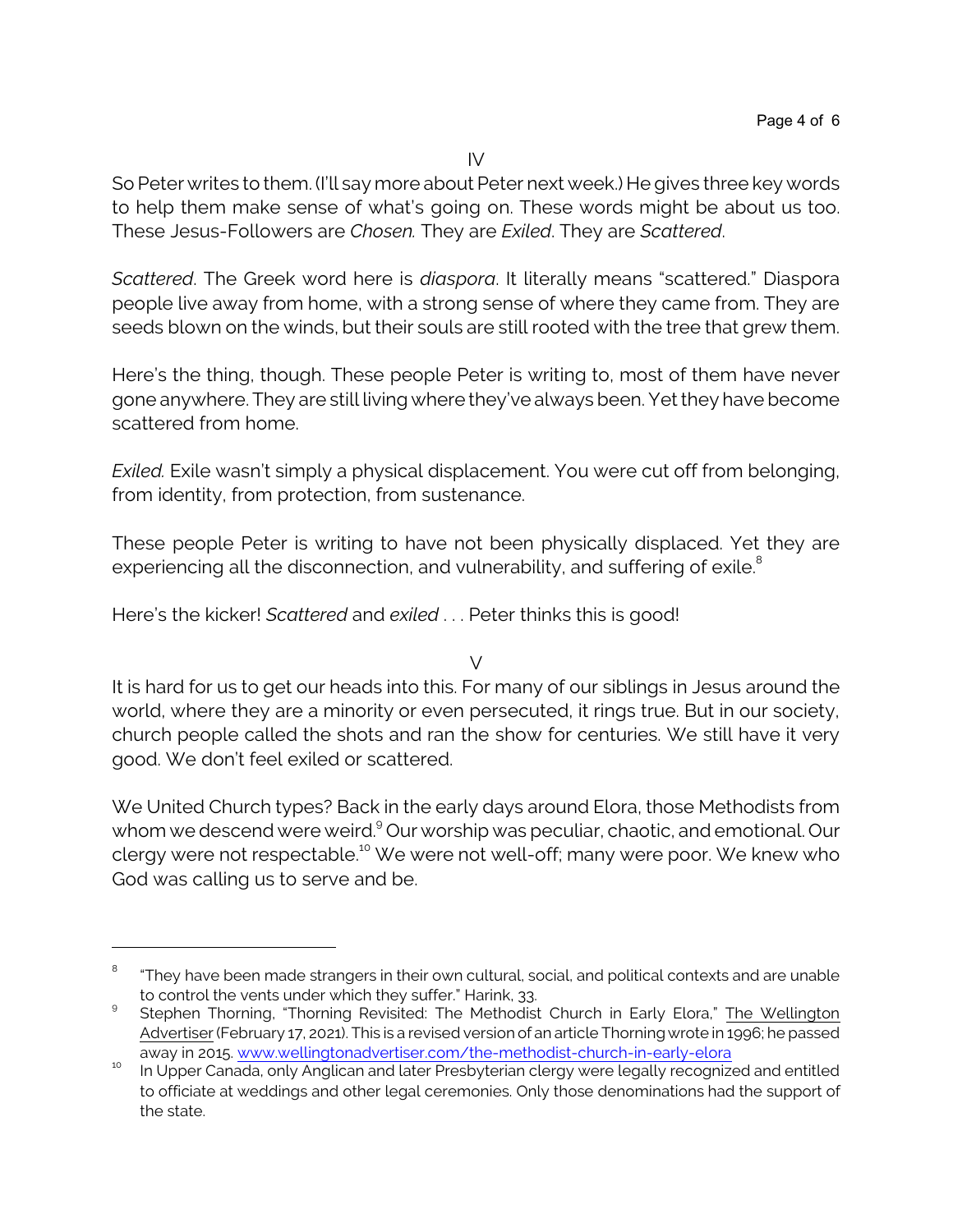Since then, we have cleaned up good! We learned to fit in. I think the unofficial United Church mission statement is, "We shall not be odd!" We're not the only ones, but we are really good at it! Proud of it, too.

Things change. We are going through a massive shift in how us *Christianoi* fit in our society. It's happened over generations, and is speeding up. It is bewildering and disorienting to live through.

Maybe God is doing it?

VI

Peter uses a third word, you see. He's called them *exiled*, though they are still at home. He's called them *scattered,* though they've gone nowhere. What's changed?

They've been *chosen.* Jesus has called them. Now they belong to him.

Chosen . . . the first thing Peter calls them.<sup>11</sup> People of God are chosen, and because of Jesus now we are too.<sup>12</sup>

*Chosen*. We don't decide. In Jesus the Messiah, God has chosen us, and others. Not because we are better than the rest. We most certainly are not. For reasons only God knows, God has given us this job, this purpose, this mission, thi**s identity:** *Jesus's chosen, exiled, scattered people in our places*. Places where, maybe, we have always been.

*Exiles.* Now we know where we truly belong: God's Kingdom, God's New Creation. Until

<sup>11</sup> Peter's phrase in 1:1 is "elect exiles of the scattering" (*eklektois parepidemois diasporas*). The NRSV's translation shifts *eklektois* into another phrase in verse 2, which obscures the primacy of their nature as being elected or chosen by God.

<sup>&</sup>lt;sup>12</sup> In this sermon I have not talked about how this description "elect exiles of the scattering" is a very Jewish description. Concerns of time and focus have not permitted it. Nonetheless, each of these terms has an important history and meaning within the story and identity of Israel. Peter applies them to the church, the mixed community of people who belong to Jesus, whom Peter believes to be Israel's Messiah (see Mark 8:27-29). Within Christian history this has helped cultivate a shameful and destructive understanding called supersessionism. It's the conviction that Israel's identity, mission, and purpose as God's people has been transferred to the church, with Christianity replacing Judaism and relegating the latter to the status of anachronism or worse. However, I believe that, rather than replacing the Jews as God's People, it is much better to see that in Jesus, those of us who are not "of Israel" have been brought alongside Israel within the People of God. Together we share the mission of being a blessing to the world and faithfully worshipping the God who brought Israel out of slavery in Egypt and who, Christians believe but Jews do not, raised Jesus from the dead.